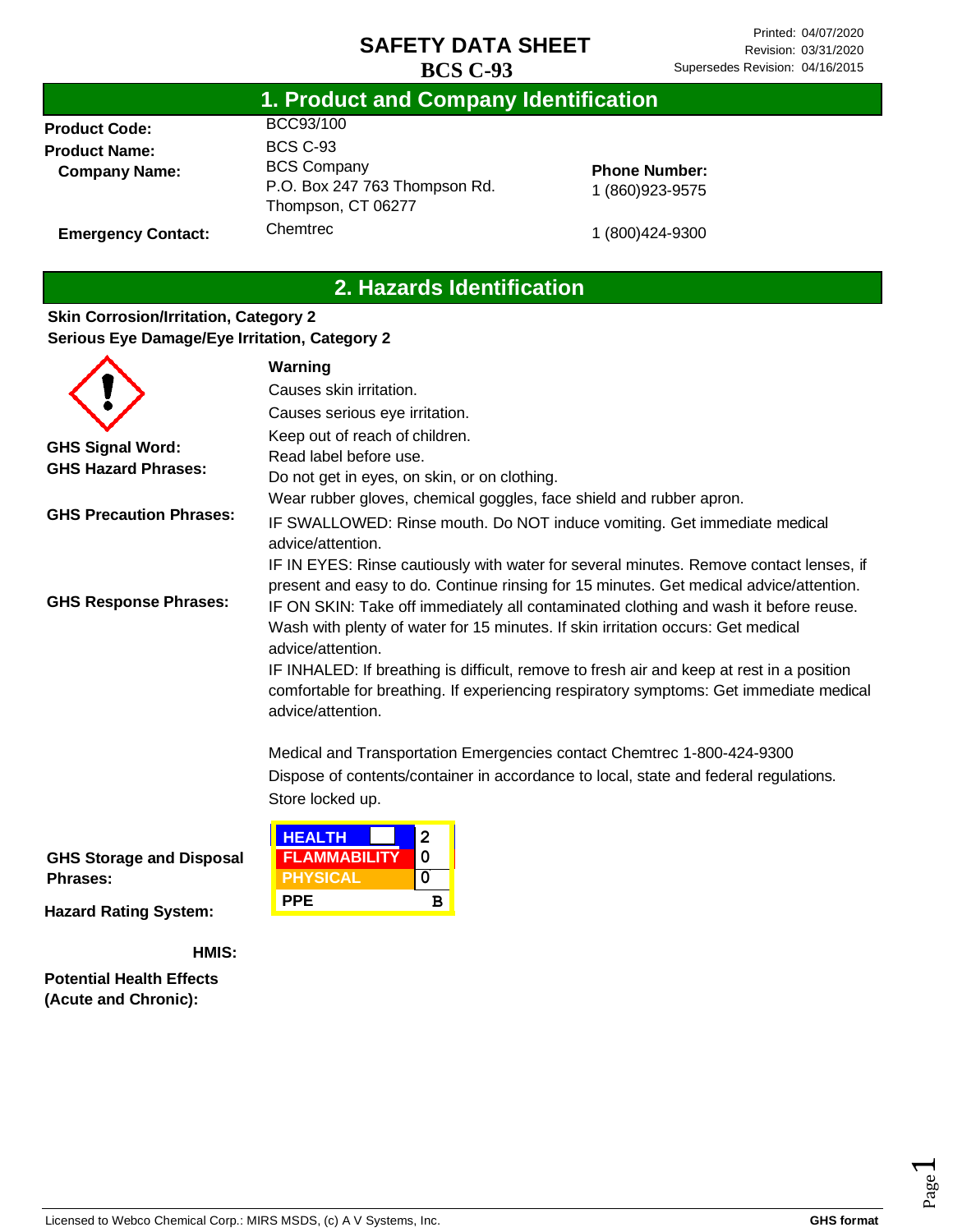|                                                                                                   |                                   |                                                                                                                                                                                                                                                                                                                    | 3. Composition/Information on Ingredients                                                                                                                                                                                                                                                                                                                                                                                                                                                                                                      |  |  |
|---------------------------------------------------------------------------------------------------|-----------------------------------|--------------------------------------------------------------------------------------------------------------------------------------------------------------------------------------------------------------------------------------------------------------------------------------------------------------------|------------------------------------------------------------------------------------------------------------------------------------------------------------------------------------------------------------------------------------------------------------------------------------------------------------------------------------------------------------------------------------------------------------------------------------------------------------------------------------------------------------------------------------------------|--|--|
| CAS#<br><b>Hazardous Components (Chemical Name)</b>                                               |                                   |                                                                                                                                                                                                                                                                                                                    | Concentration                                                                                                                                                                                                                                                                                                                                                                                                                                                                                                                                  |  |  |
| 7758-16-9                                                                                         | Disodium dihydrogen pyrophosphate |                                                                                                                                                                                                                                                                                                                    | 20.0 - 30.0 %                                                                                                                                                                                                                                                                                                                                                                                                                                                                                                                                  |  |  |
| Boron sodium oxide<br>1330-43-4                                                                   |                                   |                                                                                                                                                                                                                                                                                                                    | 1.0 -10.0%                                                                                                                                                                                                                                                                                                                                                                                                                                                                                                                                     |  |  |
|                                                                                                   |                                   |                                                                                                                                                                                                                                                                                                                    | <b>4. First Aid Measures</b>                                                                                                                                                                                                                                                                                                                                                                                                                                                                                                                   |  |  |
| <b>Emergency and First Aid</b>                                                                    |                                   | No data available.                                                                                                                                                                                                                                                                                                 |                                                                                                                                                                                                                                                                                                                                                                                                                                                                                                                                                |  |  |
| Procedures:                                                                                       |                                   |                                                                                                                                                                                                                                                                                                                    |                                                                                                                                                                                                                                                                                                                                                                                                                                                                                                                                                |  |  |
| In Case of Inhalation:                                                                            |                                   | If breathing is difficult, remove to fresh air and keep at rest in a position comfortable for<br>breathing. If experiencing respiratory symptoms: Get immediate medical<br>advice/attention.                                                                                                                       |                                                                                                                                                                                                                                                                                                                                                                                                                                                                                                                                                |  |  |
| In Case of Skin Contact:                                                                          |                                   | Flush thoroughly with fresh, tepid water for 15 minutes. Discard contaminated clothing<br>and footwear or wash before reuse.                                                                                                                                                                                       |                                                                                                                                                                                                                                                                                                                                                                                                                                                                                                                                                |  |  |
| In Case of Eye Contact:                                                                           |                                   | advice/attention.                                                                                                                                                                                                                                                                                                  | Immediately flush eyes with large amounts of fresh, tepid water for at least 15 minutes.<br>Hold eyelids open to ensure complete irrigation of eye and lid tissues. Tilt head to the<br>side and irrigate the eye from the bridge of the nose to the outside of the face. Keep<br>run-off from entering the other eye, mouth or ear. Washing eye within the first few<br>seconds is essential to achieve maximum effectiveness. Remove contact lenses, if<br>present and easy to do. Continue rinsing. If eye irritation persists, get medical |  |  |
| In Case of Ingestion:                                                                             |                                   | Do not induce vomiting. Rinse mouth with fresh, Tepid water, than immediately drink 4-8<br>oz. or milk or water. Never give anything by mouth to an unconscious person. If<br>vomiting occurs, keep airways open. Keep head lower than hips to prevent aspiration<br>into the lungs. Get medical advice/attention. |                                                                                                                                                                                                                                                                                                                                                                                                                                                                                                                                                |  |  |
|                                                                                                   |                                   |                                                                                                                                                                                                                                                                                                                    | <b>5. Fire Fighting Measures</b>                                                                                                                                                                                                                                                                                                                                                                                                                                                                                                               |  |  |
| <b>Flash Pt:</b>                                                                                  |                                   | No data.                                                                                                                                                                                                                                                                                                           |                                                                                                                                                                                                                                                                                                                                                                                                                                                                                                                                                |  |  |
| <b>Explosive Limits:</b>                                                                          |                                   | LEL: No data.                                                                                                                                                                                                                                                                                                      | UEL: No data.                                                                                                                                                                                                                                                                                                                                                                                                                                                                                                                                  |  |  |
| <b>Autoignition Pt:</b>                                                                           |                                   | No data.                                                                                                                                                                                                                                                                                                           |                                                                                                                                                                                                                                                                                                                                                                                                                                                                                                                                                |  |  |
|                                                                                                   |                                   |                                                                                                                                                                                                                                                                                                                    | Suitable Extinguishing Media: Dry chemical, CO2, sand, earth, water spray or regular foam.                                                                                                                                                                                                                                                                                                                                                                                                                                                     |  |  |
| <b>Fire Fighting Instructions:</b>                                                                |                                   | As in any fire, wear a self-contained breathing apparatus in pressure-demand,<br>MSHA/NIOSH (approved or equivalent), and full protective gear.                                                                                                                                                                    |                                                                                                                                                                                                                                                                                                                                                                                                                                                                                                                                                |  |  |
| No data available.<br><b>Flammable Properties and</b><br>Hazards:                                 |                                   |                                                                                                                                                                                                                                                                                                                    |                                                                                                                                                                                                                                                                                                                                                                                                                                                                                                                                                |  |  |
|                                                                                                   |                                   |                                                                                                                                                                                                                                                                                                                    | <b>6. Accidental Release Measures</b>                                                                                                                                                                                                                                                                                                                                                                                                                                                                                                          |  |  |
| <b>Protective Precautions,</b><br><b>Protective Equipment and</b><br><b>Emergency Procedures:</b> |                                   |                                                                                                                                                                                                                                                                                                                    | Rubber or neoprene gloves, Safety glasses, Wear chemical protective clothing.                                                                                                                                                                                                                                                                                                                                                                                                                                                                  |  |  |
| <b>Material Is Released Or</b><br>Spilled:                                                        | <b>Steps To Be Taken In Case</b>  |                                                                                                                                                                                                                                                                                                                    | Vacuum or sweep up material and place into a suitable disposal container                                                                                                                                                                                                                                                                                                                                                                                                                                                                       |  |  |
|                                                                                                   |                                   |                                                                                                                                                                                                                                                                                                                    | <b>7. Handling and Storage</b>                                                                                                                                                                                                                                                                                                                                                                                                                                                                                                                 |  |  |
| Handling:                                                                                         | <b>Precautions To Be Taken in</b> | For industrial or institutional use only.                                                                                                                                                                                                                                                                          |                                                                                                                                                                                                                                                                                                                                                                                                                                                                                                                                                |  |  |
| Storing:                                                                                          |                                   | <b>Precautions To Be Taken in</b> Store in a cool, dry place. Store in a tightly closed container.                                                                                                                                                                                                                 |                                                                                                                                                                                                                                                                                                                                                                                                                                                                                                                                                |  |  |

Page  $\boldsymbol{\sim}$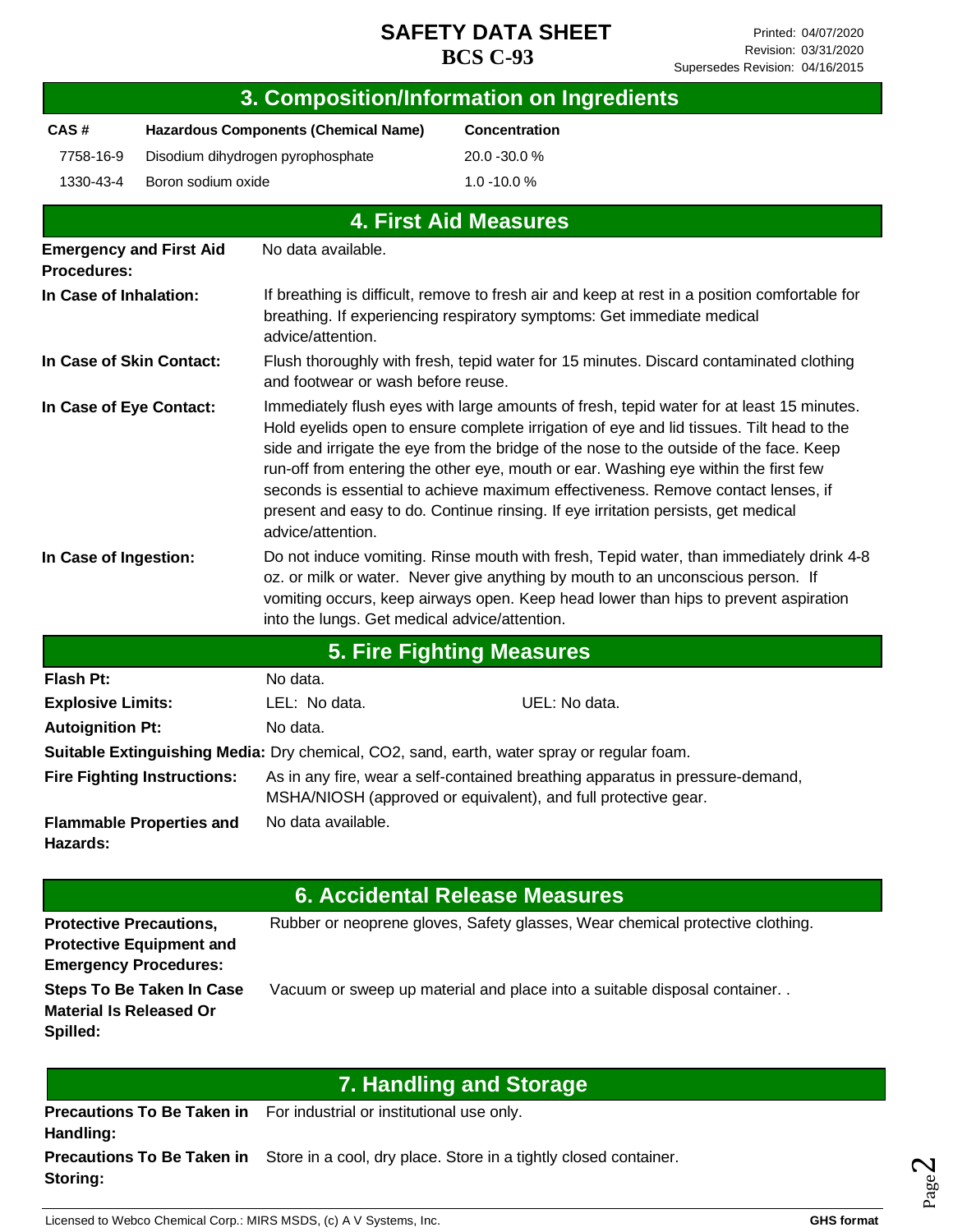|                                                             |                                        |                                                                                                                                                                                            |                                     | 8. Exposure Controls/Personal Protection                                        |                     |  |
|-------------------------------------------------------------|----------------------------------------|--------------------------------------------------------------------------------------------------------------------------------------------------------------------------------------------|-------------------------------------|---------------------------------------------------------------------------------|---------------------|--|
| CAS#                                                        | <b>Partial Chemical Name</b>           |                                                                                                                                                                                            | <b>OSHA TWA</b>                     | <b>ACGIH TWA</b>                                                                | <b>Other Limits</b> |  |
| 7758-16-9                                                   | Disodium dihydrogenpyrophosphate       |                                                                                                                                                                                            | No data.                            | No data.                                                                        | No data.            |  |
| 1330-43-4                                                   | Boron sodium oxide                     |                                                                                                                                                                                            | No data.                            | TLV: 1 mg/m3                                                                    | No data.            |  |
| <b>Respiratory Equipment</b><br>(Specify Type):             |                                        |                                                                                                                                                                                            |                                     | A respirator is not needed under normal and intended conditions of product use. |                     |  |
| <b>Eye Protection:</b>                                      |                                        | Safety glasses                                                                                                                                                                             |                                     |                                                                                 |                     |  |
| <b>Protective Gloves:</b>                                   |                                        | Rubber or neoprene gloves                                                                                                                                                                  |                                     |                                                                                 |                     |  |
| <b>Other Protective Clothing:</b>                           |                                        | Wear chemical protective clothing.                                                                                                                                                         |                                     |                                                                                 |                     |  |
| <b>Engineering Controls</b>                                 |                                        | No data available.                                                                                                                                                                         |                                     |                                                                                 |                     |  |
| (Ventilation etc.):                                         |                                        |                                                                                                                                                                                            |                                     |                                                                                 |                     |  |
|                                                             |                                        |                                                                                                                                                                                            |                                     | 9. Physical and Chemical Properties                                             |                     |  |
| <b>Physical States:</b>                                     |                                        | $[$ ] Gas                                                                                                                                                                                  | [ ] Liquid<br>[X] Solid             |                                                                                 |                     |  |
| <b>Appearance and Odor:</b>                                 |                                        | Appearance: White powder.                                                                                                                                                                  |                                     |                                                                                 |                     |  |
|                                                             |                                        | Odor: No apparent odor.                                                                                                                                                                    |                                     |                                                                                 |                     |  |
| <b>Melting Point:</b>                                       |                                        | No data.                                                                                                                                                                                   |                                     |                                                                                 |                     |  |
| <b>Boiling Point:</b>                                       |                                        | No data.                                                                                                                                                                                   |                                     |                                                                                 |                     |  |
| <b>Autoignition Pt:</b>                                     |                                        | No data.                                                                                                                                                                                   |                                     |                                                                                 |                     |  |
| Flash Pt:                                                   |                                        | No data.                                                                                                                                                                                   |                                     |                                                                                 |                     |  |
| <b>Explosive Limits:</b>                                    |                                        | LEL: No data.                                                                                                                                                                              |                                     | UEL: No data.                                                                   |                     |  |
|                                                             | Specific Gravity (Water = 1): No data. |                                                                                                                                                                                            |                                     |                                                                                 |                     |  |
| $mm Hg$ :                                                   | Vapor Pressure (vs. Air or             | No data.                                                                                                                                                                                   |                                     |                                                                                 |                     |  |
|                                                             | Vapor Density (vs. $Air = 1$ ):        | No data.                                                                                                                                                                                   |                                     |                                                                                 |                     |  |
| <b>Evaporation Rate:</b>                                    |                                        | No data.                                                                                                                                                                                   |                                     |                                                                                 |                     |  |
| <b>Solubility in Water:</b>                                 |                                        | 100                                                                                                                                                                                        |                                     |                                                                                 |                     |  |
| <b>Percent Volatile:</b>                                    |                                        | No data.                                                                                                                                                                                   |                                     |                                                                                 |                     |  |
|                                                             |                                        |                                                                                                                                                                                            | <b>10. Stability and Reactivity</b> |                                                                                 |                     |  |
| Stability:                                                  |                                        | Unstable [ ]                                                                                                                                                                               | Stable [X]                          |                                                                                 |                     |  |
| <b>Conditions To Avoid -</b><br>Instability:                |                                        | Avoid handling conditions which may allow for leaks and spills of this material. Do not<br>permit personnel to handle this product without proper training and/or protective<br>equipment. |                                     |                                                                                 |                     |  |
| Avoid:                                                      |                                        | Incompatibility - Materials To No data available.                                                                                                                                          |                                     |                                                                                 |                     |  |
| <b>Byproducts:</b>                                          |                                        | Hazardous Decomposition Or No data available.                                                                                                                                              |                                     |                                                                                 |                     |  |
| <b>Reactions:</b>                                           | <b>Possibility of Hazardous</b>        | Will occur [ ]                                                                                                                                                                             | Will not occur [X]                  |                                                                                 |                     |  |
| <b>Conditions To Avoid -</b><br><b>Hazardous Reactions:</b> |                                        | No data available.                                                                                                                                                                         |                                     |                                                                                 |                     |  |